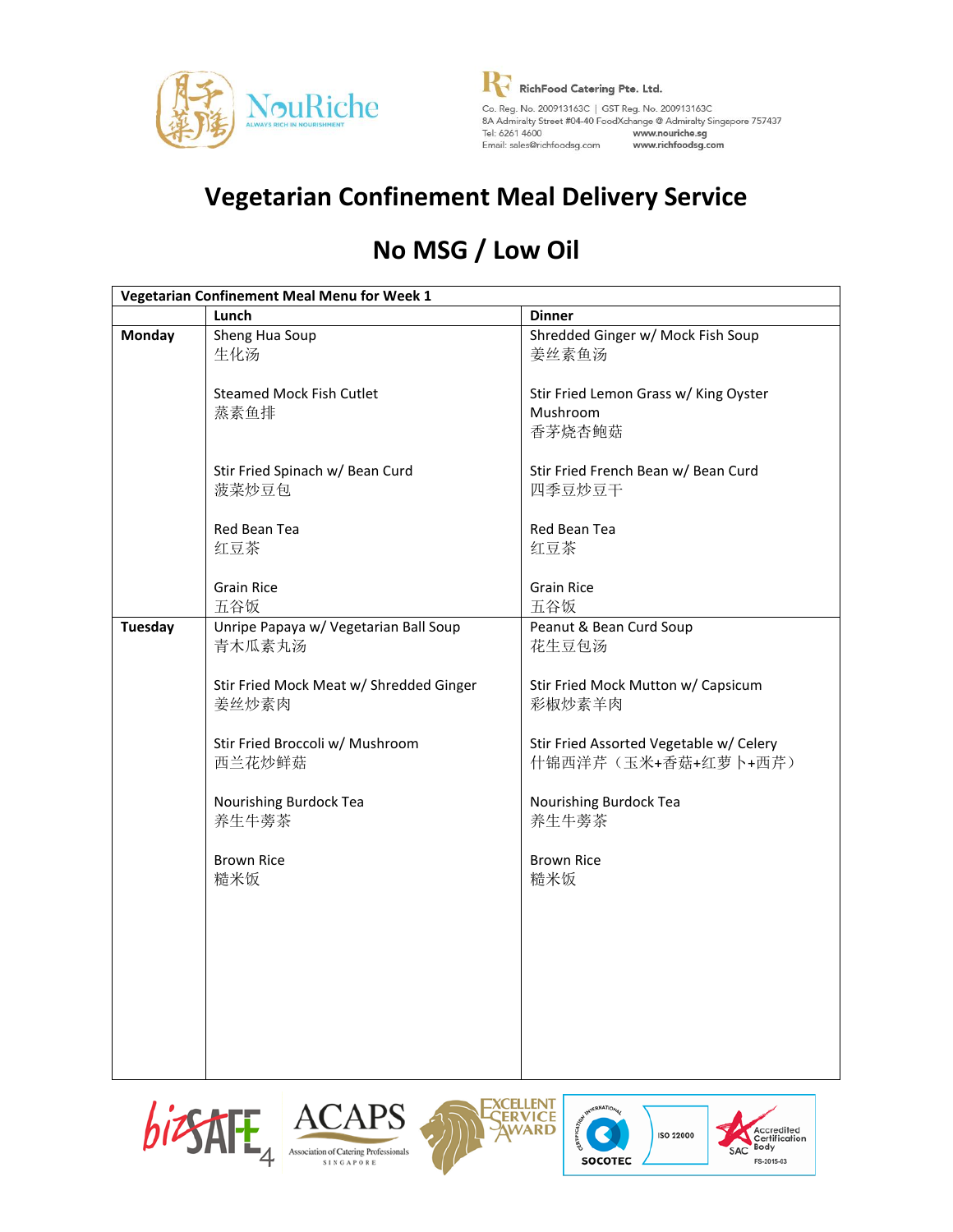



| 四神素鸡汤<br>生化汤<br>Stir Fried Mock Meat w/ Sesame Seed &<br>Stir Fried Mock Pork Rib w/ Chestnut<br><b>Burdock Root (Niu Bang)</b><br>栗子烧素排骨<br>芝麻牛蒡炒素肉<br>Stir Fried Kai Lan w/ Bean Curd<br>Stir Fried Snow Pea & King Oyster Mushroom<br>甜豆炒鲍菇<br>芥兰炒腐竹<br>Astragalus, Wolfberry (Qi Zhi) & Red Date Tea<br>Astragalus, Wolfberry (Qi Zhi) & Red Date Tea<br>黄芪枸杞红枣茶<br>黄芪枸杞红枣茶<br><b>Rice Berry</b><br><b>Rice Berry</b><br>紫米饭<br>紫米饭<br>Thursday<br>Red Date & Wolfberries (Qi Zhi) w/ Mock Fish<br>Assorted Mushroom w/ Mock Chicken Soup<br>Soup<br>什锦菇素鸡汤<br>红枣枸杞素鱼汤<br>Stir Fried Mock Sliced Fish w/ Pumpkin<br>Vegetarian Sweet & Sour Pork<br>南瓜烧素鱼片<br>素咕咾肉<br>Stir Fried Asparagus w/ White Fungus<br>Stir Fried Celery w/ Bean Curd<br>芦笋炒白木耳<br>西芹炒百页<br><b>Wellness Tea</b><br><b>Wellness Tea</b><br>保健茶<br>保健茶<br>**Logan & Wolfberry (Qi Zhi) Fried Rice<br><b>Grain Rice</b><br>桂圆枸杞炒饭<br>五谷饭<br>Friday<br>Nourishing Bean Curd Soup<br>Sheng Hua Soup<br>养生豆包汤<br>生化汤<br><b>Steamed Mock Fish</b><br>Stir Fried Mock Pig's Kidney w/ Ginger<br>蒸香素鱼<br>姜炒素腰花<br>Stir Fried Long Bean<br>Stir Fried French Bean w/ King Oyster<br>三丝炒菜豆<br>Mushroom | Wednesday | "Si Shen" w/ Mock Chicken Soup | Sheng Hua Soup |
|------------------------------------------------------------------------------------------------------------------------------------------------------------------------------------------------------------------------------------------------------------------------------------------------------------------------------------------------------------------------------------------------------------------------------------------------------------------------------------------------------------------------------------------------------------------------------------------------------------------------------------------------------------------------------------------------------------------------------------------------------------------------------------------------------------------------------------------------------------------------------------------------------------------------------------------------------------------------------------------------------------------------------------------------------------------------------------------------------------------------------------------------------------------------|-----------|--------------------------------|----------------|
|                                                                                                                                                                                                                                                                                                                                                                                                                                                                                                                                                                                                                                                                                                                                                                                                                                                                                                                                                                                                                                                                                                                                                                        |           |                                |                |
|                                                                                                                                                                                                                                                                                                                                                                                                                                                                                                                                                                                                                                                                                                                                                                                                                                                                                                                                                                                                                                                                                                                                                                        |           |                                |                |
|                                                                                                                                                                                                                                                                                                                                                                                                                                                                                                                                                                                                                                                                                                                                                                                                                                                                                                                                                                                                                                                                                                                                                                        |           |                                |                |
|                                                                                                                                                                                                                                                                                                                                                                                                                                                                                                                                                                                                                                                                                                                                                                                                                                                                                                                                                                                                                                                                                                                                                                        |           |                                |                |
|                                                                                                                                                                                                                                                                                                                                                                                                                                                                                                                                                                                                                                                                                                                                                                                                                                                                                                                                                                                                                                                                                                                                                                        |           |                                |                |
|                                                                                                                                                                                                                                                                                                                                                                                                                                                                                                                                                                                                                                                                                                                                                                                                                                                                                                                                                                                                                                                                                                                                                                        |           |                                |                |
|                                                                                                                                                                                                                                                                                                                                                                                                                                                                                                                                                                                                                                                                                                                                                                                                                                                                                                                                                                                                                                                                                                                                                                        |           |                                |                |
|                                                                                                                                                                                                                                                                                                                                                                                                                                                                                                                                                                                                                                                                                                                                                                                                                                                                                                                                                                                                                                                                                                                                                                        |           |                                |                |
|                                                                                                                                                                                                                                                                                                                                                                                                                                                                                                                                                                                                                                                                                                                                                                                                                                                                                                                                                                                                                                                                                                                                                                        |           |                                |                |
|                                                                                                                                                                                                                                                                                                                                                                                                                                                                                                                                                                                                                                                                                                                                                                                                                                                                                                                                                                                                                                                                                                                                                                        |           |                                |                |
|                                                                                                                                                                                                                                                                                                                                                                                                                                                                                                                                                                                                                                                                                                                                                                                                                                                                                                                                                                                                                                                                                                                                                                        |           |                                |                |
|                                                                                                                                                                                                                                                                                                                                                                                                                                                                                                                                                                                                                                                                                                                                                                                                                                                                                                                                                                                                                                                                                                                                                                        |           |                                |                |
|                                                                                                                                                                                                                                                                                                                                                                                                                                                                                                                                                                                                                                                                                                                                                                                                                                                                                                                                                                                                                                                                                                                                                                        |           |                                |                |
|                                                                                                                                                                                                                                                                                                                                                                                                                                                                                                                                                                                                                                                                                                                                                                                                                                                                                                                                                                                                                                                                                                                                                                        |           |                                |                |
|                                                                                                                                                                                                                                                                                                                                                                                                                                                                                                                                                                                                                                                                                                                                                                                                                                                                                                                                                                                                                                                                                                                                                                        |           |                                |                |
|                                                                                                                                                                                                                                                                                                                                                                                                                                                                                                                                                                                                                                                                                                                                                                                                                                                                                                                                                                                                                                                                                                                                                                        |           |                                |                |
|                                                                                                                                                                                                                                                                                                                                                                                                                                                                                                                                                                                                                                                                                                                                                                                                                                                                                                                                                                                                                                                                                                                                                                        |           |                                |                |
|                                                                                                                                                                                                                                                                                                                                                                                                                                                                                                                                                                                                                                                                                                                                                                                                                                                                                                                                                                                                                                                                                                                                                                        |           |                                |                |
|                                                                                                                                                                                                                                                                                                                                                                                                                                                                                                                                                                                                                                                                                                                                                                                                                                                                                                                                                                                                                                                                                                                                                                        |           |                                |                |
|                                                                                                                                                                                                                                                                                                                                                                                                                                                                                                                                                                                                                                                                                                                                                                                                                                                                                                                                                                                                                                                                                                                                                                        |           |                                |                |
|                                                                                                                                                                                                                                                                                                                                                                                                                                                                                                                                                                                                                                                                                                                                                                                                                                                                                                                                                                                                                                                                                                                                                                        |           |                                |                |
|                                                                                                                                                                                                                                                                                                                                                                                                                                                                                                                                                                                                                                                                                                                                                                                                                                                                                                                                                                                                                                                                                                                                                                        |           |                                |                |
|                                                                                                                                                                                                                                                                                                                                                                                                                                                                                                                                                                                                                                                                                                                                                                                                                                                                                                                                                                                                                                                                                                                                                                        |           |                                |                |
|                                                                                                                                                                                                                                                                                                                                                                                                                                                                                                                                                                                                                                                                                                                                                                                                                                                                                                                                                                                                                                                                                                                                                                        |           |                                |                |
|                                                                                                                                                                                                                                                                                                                                                                                                                                                                                                                                                                                                                                                                                                                                                                                                                                                                                                                                                                                                                                                                                                                                                                        |           |                                |                |
|                                                                                                                                                                                                                                                                                                                                                                                                                                                                                                                                                                                                                                                                                                                                                                                                                                                                                                                                                                                                                                                                                                                                                                        |           |                                |                |
|                                                                                                                                                                                                                                                                                                                                                                                                                                                                                                                                                                                                                                                                                                                                                                                                                                                                                                                                                                                                                                                                                                                                                                        |           |                                |                |
|                                                                                                                                                                                                                                                                                                                                                                                                                                                                                                                                                                                                                                                                                                                                                                                                                                                                                                                                                                                                                                                                                                                                                                        |           |                                |                |
|                                                                                                                                                                                                                                                                                                                                                                                                                                                                                                                                                                                                                                                                                                                                                                                                                                                                                                                                                                                                                                                                                                                                                                        |           |                                |                |
|                                                                                                                                                                                                                                                                                                                                                                                                                                                                                                                                                                                                                                                                                                                                                                                                                                                                                                                                                                                                                                                                                                                                                                        |           |                                |                |
|                                                                                                                                                                                                                                                                                                                                                                                                                                                                                                                                                                                                                                                                                                                                                                                                                                                                                                                                                                                                                                                                                                                                                                        |           |                                |                |
|                                                                                                                                                                                                                                                                                                                                                                                                                                                                                                                                                                                                                                                                                                                                                                                                                                                                                                                                                                                                                                                                                                                                                                        |           |                                |                |
|                                                                                                                                                                                                                                                                                                                                                                                                                                                                                                                                                                                                                                                                                                                                                                                                                                                                                                                                                                                                                                                                                                                                                                        |           |                                |                |
|                                                                                                                                                                                                                                                                                                                                                                                                                                                                                                                                                                                                                                                                                                                                                                                                                                                                                                                                                                                                                                                                                                                                                                        |           |                                |                |
|                                                                                                                                                                                                                                                                                                                                                                                                                                                                                                                                                                                                                                                                                                                                                                                                                                                                                                                                                                                                                                                                                                                                                                        |           |                                |                |
|                                                                                                                                                                                                                                                                                                                                                                                                                                                                                                                                                                                                                                                                                                                                                                                                                                                                                                                                                                                                                                                                                                                                                                        |           |                                |                |
|                                                                                                                                                                                                                                                                                                                                                                                                                                                                                                                                                                                                                                                                                                                                                                                                                                                                                                                                                                                                                                                                                                                                                                        |           |                                |                |
|                                                                                                                                                                                                                                                                                                                                                                                                                                                                                                                                                                                                                                                                                                                                                                                                                                                                                                                                                                                                                                                                                                                                                                        |           |                                | 杏鲍菇炒四季豆        |
|                                                                                                                                                                                                                                                                                                                                                                                                                                                                                                                                                                                                                                                                                                                                                                                                                                                                                                                                                                                                                                                                                                                                                                        |           |                                |                |
| Black Bean & Licorice Tea<br>Black Bean & Licorice Tea                                                                                                                                                                                                                                                                                                                                                                                                                                                                                                                                                                                                                                                                                                                                                                                                                                                                                                                                                                                                                                                                                                                 |           |                                |                |
| 黑豆甘草茶<br>黑豆甘草茶                                                                                                                                                                                                                                                                                                                                                                                                                                                                                                                                                                                                                                                                                                                                                                                                                                                                                                                                                                                                                                                                                                                                                         |           |                                |                |
|                                                                                                                                                                                                                                                                                                                                                                                                                                                                                                                                                                                                                                                                                                                                                                                                                                                                                                                                                                                                                                                                                                                                                                        |           |                                |                |
| <b>Red Rice</b><br><b>Red Rice</b>                                                                                                                                                                                                                                                                                                                                                                                                                                                                                                                                                                                                                                                                                                                                                                                                                                                                                                                                                                                                                                                                                                                                     |           |                                |                |
| 红米饭<br>红米饭                                                                                                                                                                                                                                                                                                                                                                                                                                                                                                                                                                                                                                                                                                                                                                                                                                                                                                                                                                                                                                                                                                                                                             |           |                                |                |









CERTIFICA

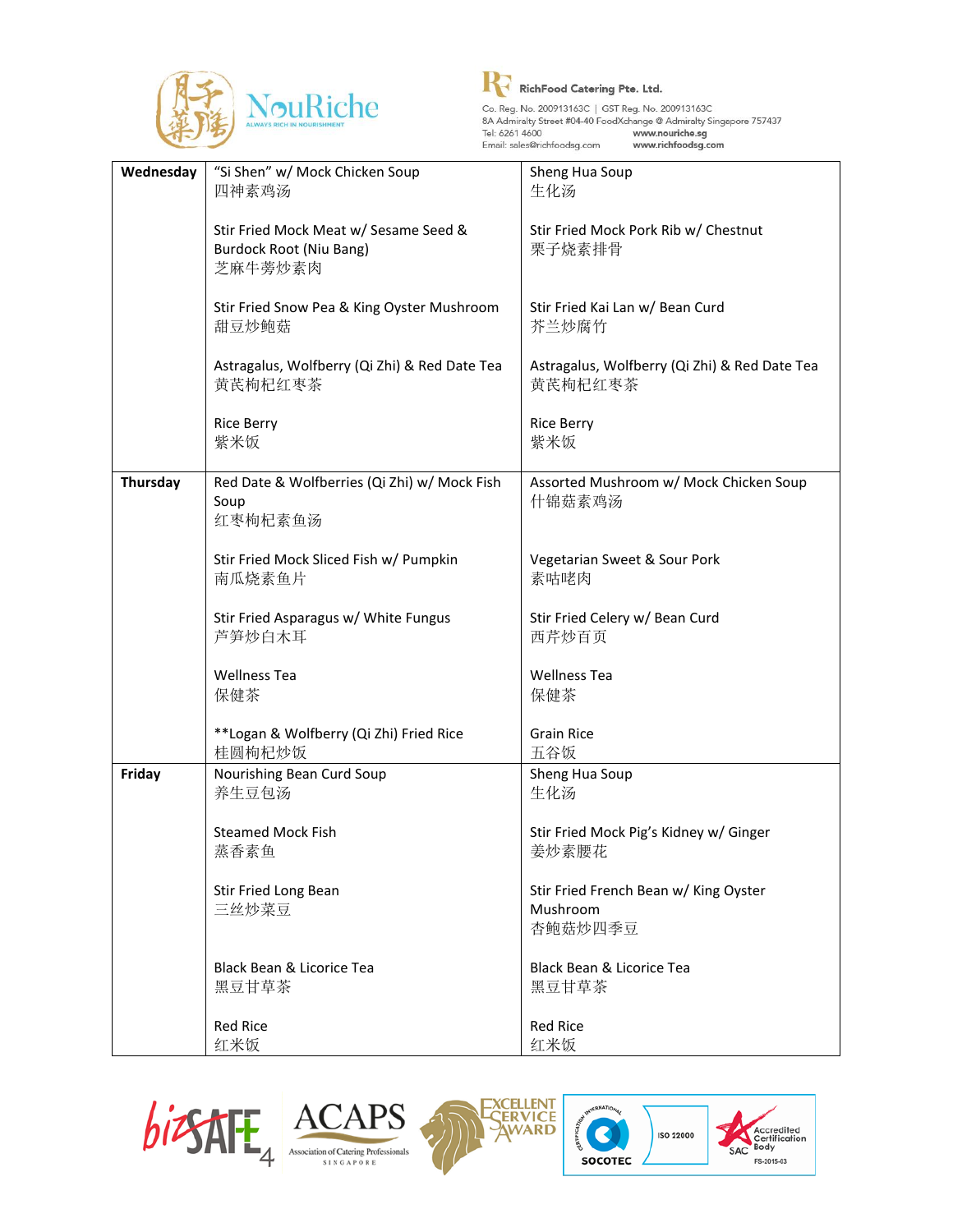



| Saturday      | Lion's Mane Mushroom w/ Mock Pork Rib              | Black Bean w/ Mock Chicken Soup       |
|---------------|----------------------------------------------------|---------------------------------------|
|               | Soup                                               | 黑豆素鸡汤                                 |
|               | 猴菇素排骨汤                                             |                                       |
|               |                                                    |                                       |
|               | Stir Fried Preserved Vegetable /w Shredded         | Stir Fried Sliced Mock Pork w/ Potato |
|               | <b>Mock Pork</b>                                   | 马铃薯炒素肉片                               |
|               | 梅菜炒素肉丝                                             |                                       |
|               |                                                    |                                       |
|               | Stir Fried Assorted Vegetable w/ Fresh<br>Mushroom | Stir Fried Broccoli w/ Bean Curd      |
|               | 什锦炒鲜菇                                              | 豆包炒西兰花                                |
|               |                                                    |                                       |
|               | <b>Red Date Tea</b>                                | <b>Red Date Tea</b>                   |
|               | 红枣茶                                                | 红枣茶                                   |
|               |                                                    |                                       |
|               | <b>Brown Rice</b>                                  | <b>Brown Rice</b>                     |
|               | 糙米饭                                                | 糙米饭                                   |
| <b>Sunday</b> | Polygonum (He Shou Wu) w/ Mushroom Soup            | Mushroom w/ Mock Pork Rib Soup        |
|               | 首乌鲜菇汤                                              | 香菇素排骨汤                                |
|               |                                                    |                                       |
|               | Stir Fried Sliced Mock Pork w/ Cashew Nut &        | Stir Fried Mock Prawn w/ Celery       |
|               | Lotus Seed                                         | 西芹炒素虾仁                                |
|               | 腰果莲子炒素肉片                                           |                                       |
|               |                                                    |                                       |
|               | Braised Bean Curd Stick & Bean Curd                | Stir Fried Spinach w/ Mushroom        |
|               | 腐竹烧豆腐                                              | 香菇菠菜                                  |
|               |                                                    |                                       |
|               | Qi Invigorating Tea                                | Qi Invigorating Tea                   |
|               | 益气补补虚养身茶                                           | 益气补补虚养身茶                              |
|               |                                                    |                                       |
|               | <b>Rice Berry</b>                                  | <b>Rice Berry</b>                     |
|               | 紫米饭                                                | 紫米饭                                   |

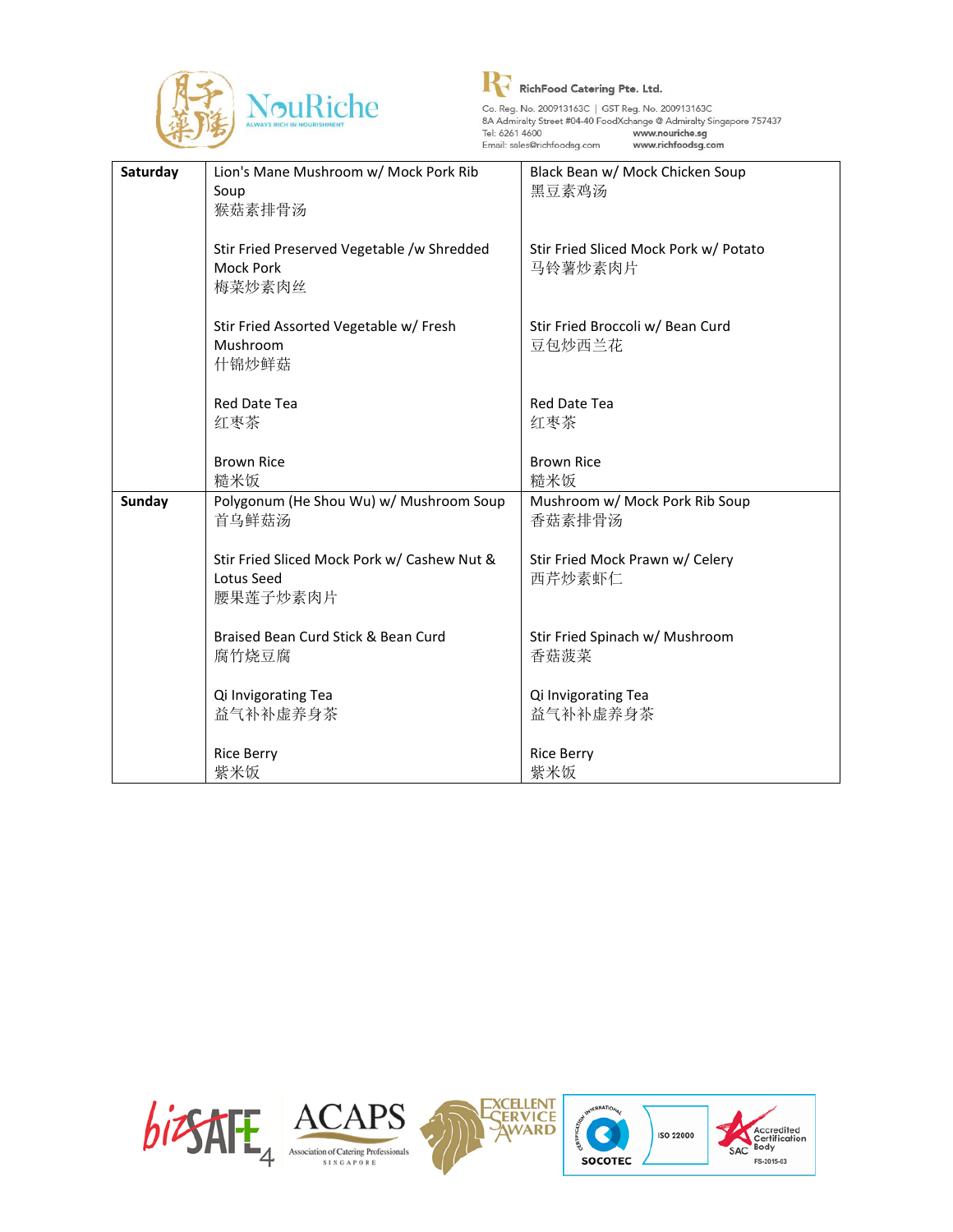



| Vegetarian Confinement Meal Menu for Week A |                                                                       |                                                                                               |
|---------------------------------------------|-----------------------------------------------------------------------|-----------------------------------------------------------------------------------------------|
|                                             | Lunch                                                                 | <b>Dinner</b>                                                                                 |
| <b>Monday</b>                               | Four Elements w/ Mock Pig's Kidney Soup<br>四物素腰汤(当归, 川芎, 白芍, 熟地)      | Chinese Angelica Root (Dang Gui) &<br>Astragalus Root (Huang Qi) w/ Mock Fish Soup<br>归芪炖素鱼汤  |
|                                             | Stir Fried Sliced Mock Pork w/ Ginger Sauce<br>姜汁炒素肉片                 | Stir Fried Mock Scallop w/ Capsicum<br>彩椒炒素干贝                                                 |
|                                             | Stir Fried Kai Lan w/ Reishi Mushroom<br>芥兰炒灵芝菇                       | Stir Fried French Bean w/ Black & White<br><b>Fungus</b><br>四季豆炒双耳                            |
|                                             | Red Bean Tea<br>红豆茶                                                   | Red Bean Tea<br>红豆茶                                                                           |
|                                             | <b>Grain Rice</b><br>五谷饭                                              | <b>Grain Rice</b><br>五谷饭                                                                      |
| <b>Tuesday</b>                              | Eucommia Bark (Du Zhong) w/ Mock Pork Rib<br>Soup<br>杜仲素排骨汤           | Dioscorea (Huai Shan) Calming Soup<br>淮竹安神汤                                                   |
|                                             | <b>Braised Mock Pork Ball</b><br>红烧素狮子头                               | Sliced Mock Pork w/ Lion's Mane Mushroom<br>& Dioscorea Polystachya (Chinese Yam)<br>猴菇山药炖素肉片 |
|                                             | Stir Fried Spinach w/ Bean Curd<br>菠菜炒豆干                              | Braised Snow Pea w/ Ginkgo<br>甜豆烩白果                                                           |
|                                             | Nourishing Burdock Tea<br>养生牛蒡茶                                       | Nourishing Burdock Tea<br>养生牛蒡茶                                                               |
|                                             | <b>Brown Rice</b><br>糙米饭                                              | <b>Brown Rice</b><br>糙米饭                                                                      |
| Wednesday                                   | Unripe Papaya w/ Mock Pork Rib Soup<br>青木瓜素排骨汤                        | Black Bean w/ Mock Chicken Soup<br>黑豆素鸡汤                                                      |
|                                             | Stew Mock Pig's Kidney w/ Herbs<br>药膳炖素腰花                             | Stir Fried Mock Meat w/ King Oyster<br>Mushroom & Dried Bean Curd<br>杏鲍菇素肉烧豆卜                 |
|                                             | <b>Stir Fried Assorted Vegetable</b><br>炒什锦鲜蔬(红萝卜+黑木耳+西兰花+玉米芯<br>+香菇) | Stir Fried Asparagus w/ Fungus<br>芦笋炒双耳                                                       |
|                                             | Astragalus, Wolfberry (Qi Zhi) & Red Date Tea<br>黄芪枸杞红枣茶              | Astragalus, Wolfberry (Qi Zhi) & Red Date Tea<br>黄芪枸杞红枣茶                                      |







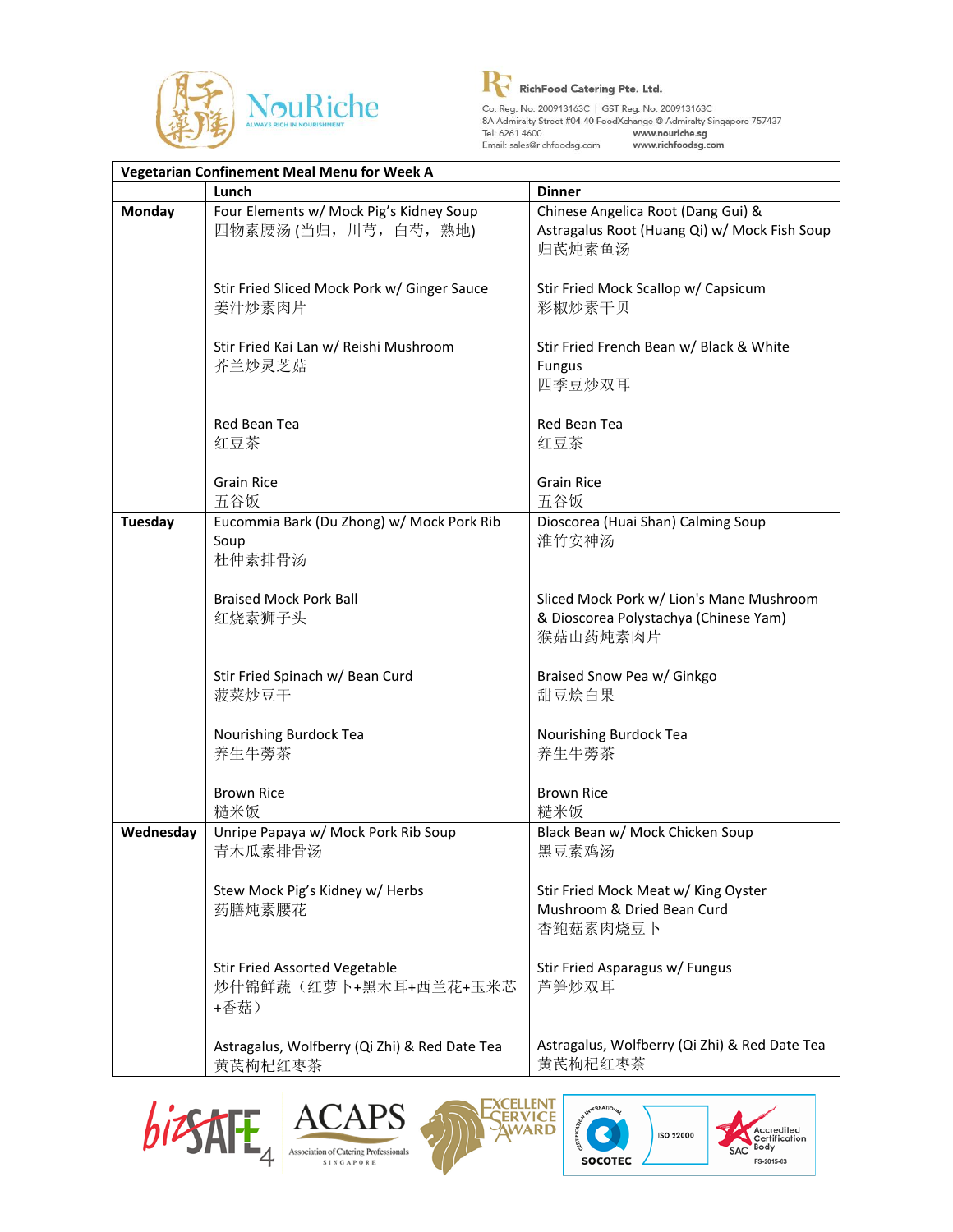



Co. Reg. No. 200913163C | GST Reg. No. 200913163C<br>
8A Admiralty Street #04-40 FoodXchange @ Admiralty Singapore 757437<br>
Tel: 6261 4600 www.nouriche.sg<br>
Email: sales@richfoodsg.com www.richfoodsg.com

|                 | <b>Rice Berry</b>                            | **Fried Rice w/ Ginger                  |
|-----------------|----------------------------------------------|-----------------------------------------|
|                 | 紫米饭                                          | 麻姜炒饭                                    |
| <b>Thursday</b> | Dioscorea Polystachya (Chinese Yam) w/ Mock  | Polygonum (He Shou Wu) w/ Mock Pork Rib |
|                 | Fish Soup                                    | Soup                                    |
|                 | 山药素鱼汤                                        | 首乌素排骨汤                                  |
|                 |                                              |                                         |
|                 | Stir Fried Sliced Mock Pork w/ Seaweed &     | Braised Mock Pork Cutlet w/ Cashew Nut  |
|                 | Sesame                                       | 腰果烧素排                                   |
|                 | 海带芝麻炒素肉片                                     |                                         |
|                 |                                              |                                         |
|                 | Stir Fried Potato, Red Carrot & Mushroom     | Braised Pumpkin w/ Mushroom             |
|                 | 炒三丝(马铃薯+红萝卜+香菇)                              | 南瓜烩鲜菇                                   |
|                 | <b>Wellness Tea</b>                          | <b>Wellness Tea</b>                     |
|                 | 保健茶                                          | 保健茶                                     |
|                 |                                              |                                         |
|                 | <b>Grain Rice</b>                            | <b>Grain Rice</b>                       |
|                 | 五谷饭                                          | 五谷饭                                     |
| Friday          | Burdock Root (Niu Bang) w/ Mock Chicken Soup | Nourishing Mock Pork Rib Soup           |
|                 | 牛蒡素鸡汤                                        | 补肾素排骨汤                                  |
|                 |                                              |                                         |
|                 | Stir Fried Mock Fish w/ Chestnut             | Stir Fried Sliced Mock Pork w/ Ginger   |
|                 | 栗子烧素鱼                                        | 姜炒素肉片                                   |
|                 |                                              |                                         |
|                 | Braised Lotus Root w/ Bean Curd              | Stir Fried Reishi Mushroom w/ Fungus    |
|                 | 莲藕烩豆腐                                        | 灵芝菇炒木耳                                  |
|                 |                                              |                                         |
|                 | <b>Black Bean &amp; Licorice Tea</b>         | Black Bean & Licorice Tea               |
|                 | 黑豆甘草茶                                        | 黑豆甘草茶                                   |
|                 |                                              |                                         |
|                 | <b>Red Rice</b>                              | <b>Red Rice</b>                         |
|                 | 红米饭                                          | 红米饭                                     |
| Saturday        | Ba Zhen w/ Mock Chicken Soup                 | Nourishing Fish Soup                    |
|                 | 八珍素鸡汤                                        | 润肺素鱼汤                                   |
|                 | Stir Fried Shredded Mock Pork w/ Capsicum &  | Braised Mock Drumlette w/ Mushroom      |
|                 | <b>Bean Curd</b>                             | 蘑菇香煲素腿                                  |
|                 | 彩椒豆干炒素肉丝                                     |                                         |
|                 |                                              |                                         |
|                 | Stir Fried Broccoli & Cauliflower w/ Ginkgo  | Stir Fried Snow Pea w/ Dried Bean Curd  |
|                 | 白果双花椰                                        | 甜豆炒豆卜                                   |
|                 |                                              |                                         |
|                 | Red Date Tea                                 | Red Date Tea                            |
|                 | 红枣茶                                          | 红枣茶                                     |
|                 |                                              |                                         |
|                 |                                              |                                         |









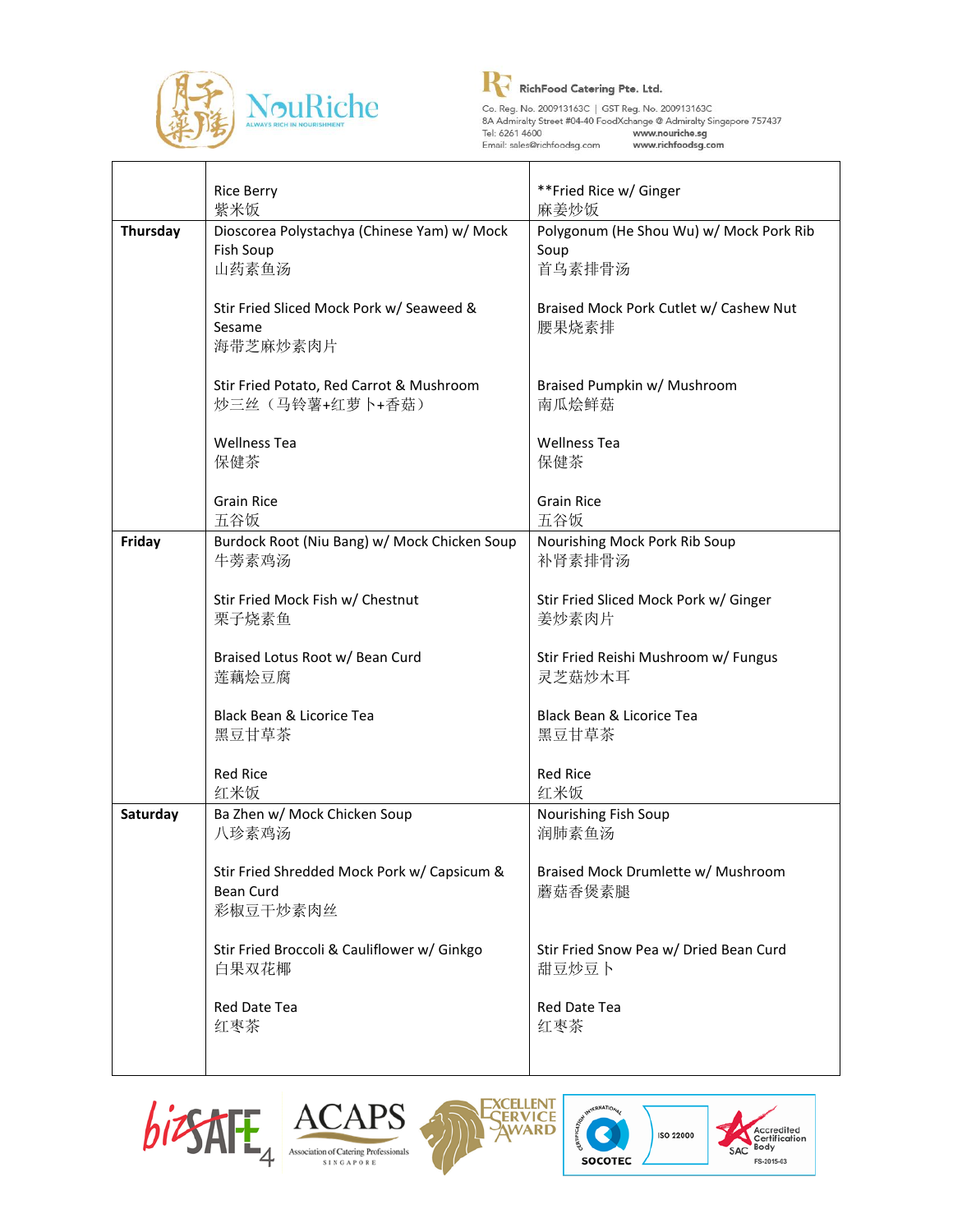



## **R**<br>RichFood Catering Pte. Ltd.

|        | <b>Brown Rice</b>                         | <b>Brown Rice</b>              |
|--------|-------------------------------------------|--------------------------------|
|        | 糙米饭                                       | 糙米饭                            |
| Sunday | Peanut & Herbs w/ Mock Pork Rib Soup      | "Si Shen" w/ Mock Chicken Soup |
|        | 药膳花生排骨汤                                   | 四神素鸡汤                          |
|        |                                           |                                |
|        | Stir Fried Mock Meat w/ Burdock Root (Niu | <b>Herbal Mock Pork Rib</b>    |
|        | Bang)                                     | 药材排骨                           |
|        | 牛蒡丝炒素肉                                    |                                |
|        |                                           |                                |
|        | Stir Fried Asparagus & White Bamboo Shoot | Stir Fried Kai Lan w/ Mushroom |
|        | 炒双笋(芦笋+白笋)                                | 芥兰烩香菇                          |
|        |                                           |                                |
|        | Qi Invigorating Tea                       | Qi Invigorating Tea            |
|        | 益气补补虚养身茶                                  | 益气补补虚养身茶                       |
|        |                                           |                                |
|        | <b>Rice Berry</b>                         | <b>Rice Berry</b>              |
|        | 紫米饭                                       | 紫米饭                            |

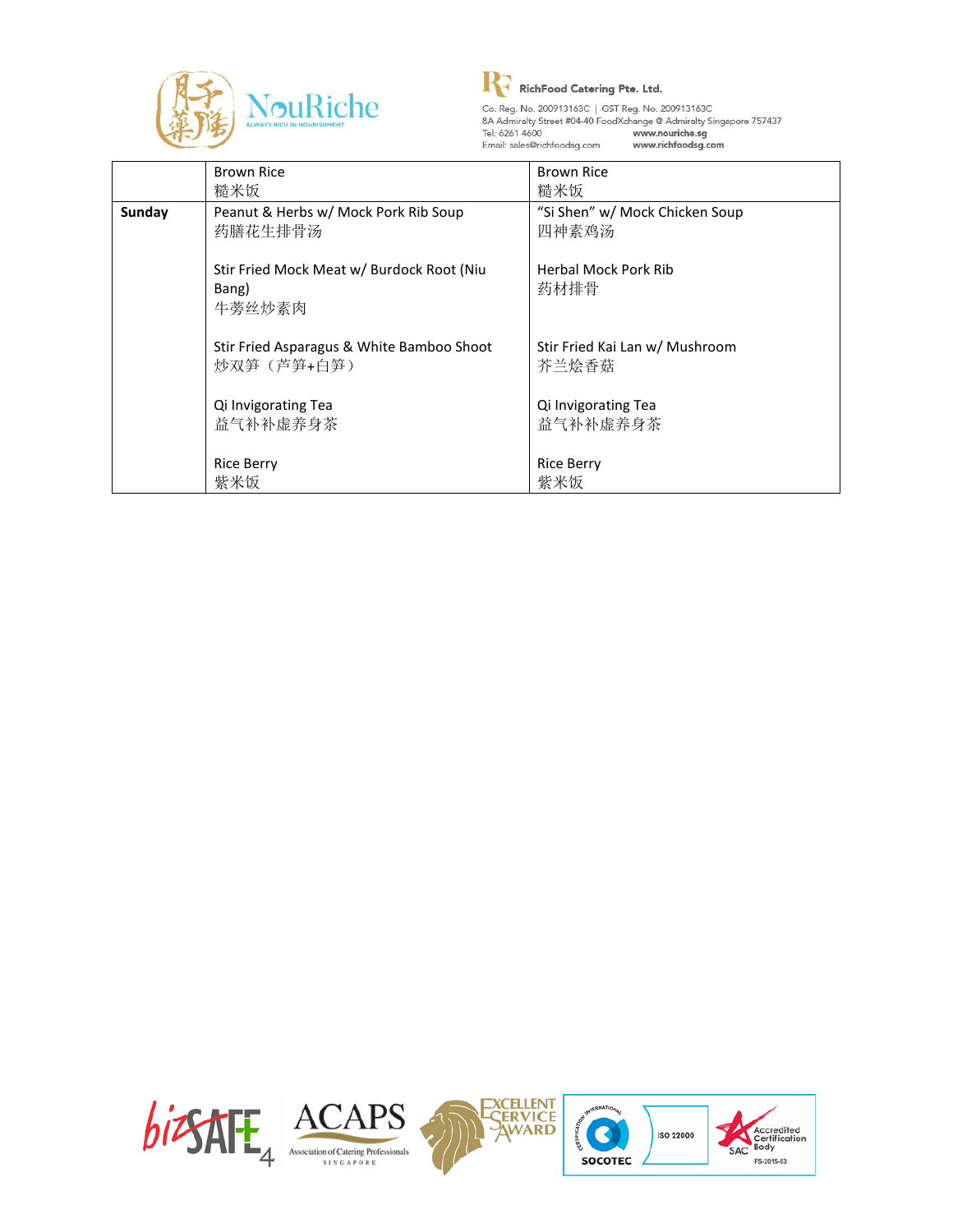



| <b>Vegetarian Confinement Meal Menu for Week B</b> |                                                                   |                                                                                                |
|----------------------------------------------------|-------------------------------------------------------------------|------------------------------------------------------------------------------------------------|
|                                                    | Lunch                                                             | <b>Dinner</b>                                                                                  |
| <b>Monday</b>                                      | Sesame Oil Mock Chicken Soup<br>麻油素鸡汤                             | Four Elements w/ Mock Fish Soup<br>四物素鱼汤(当归, 川芎, 白芍, 熟地)                                       |
|                                                    | Stir Fried Sliced Mock Pork w/ Black Fungus<br>黑木耳炒素肉片            | Stir Fried Mock Meat w/ Capsicum & White<br>Bamboo Shoot<br>彩椒白笋炒素肉                            |
|                                                    | Stir Fried Cauliflower w/ Potato<br>椰花烩马铃薯                        | Stir Fried Spinach w/ Mushroom<br>菠菜炒鲜菇                                                        |
|                                                    | Red Bean Tea<br>红豆茶                                               | Red Bean Tea<br>红豆茶                                                                            |
|                                                    | <b>Grain Rice</b><br>五谷饭                                          | <b>Grain Rice</b><br>五谷饭                                                                       |
| <b>Tuesday</b>                                     | "Ba Zhen" w/ Lion's Mane Mushroom Soup<br>八珍猴菇汤                   | Chinese Angelica Root (Dang Gui) & Astragalus<br>Root (Huang Qi) w/ Mock Chicken Soup<br>归芪素鸡汤 |
|                                                    | Steamed Mock Pork Rib w/ Ginger<br>姜蒸素排骨                          | Steamed Mock Meat w/ Bean Curd<br>素肉蒸豆腐                                                        |
|                                                    | Stir Fried Long Bean w/ Bean Curd<br>豆干炒菜豆                        | Stir Fried Asparagus w/ Dried Bean Curd Stick<br>芦笋炒腐竹                                         |
|                                                    | Nourishing Burdock Tea<br>养生牛蒡茶                                   | Nourishing Burdock Tea<br>养生牛蒡茶                                                                |
|                                                    | <b>Brown Rice</b><br>糙米饭                                          | <b>Brown Rice</b><br>糙米饭                                                                       |
| Wednesday                                          | Dioscorea Polystachya (Chinese Yam) w/ Mock<br>Fish Soup<br>山药素鱼汤 | Sesame Oil Mock Chicken Soup<br>麻油素鸡汤                                                          |
|                                                    | Braised Mock Meat w/ Herbs<br>药膳炖素肉                               | Stir Fried Sliced Mock Pork w/ Lemon Grass<br>香茅烧肉片                                            |
|                                                    | Stir Fried Spinach w/ Sesame Oil<br>麻香菠菜                          | Stir Fried French Bean w/ Bulbus Lilii<br>百合炒四季豆                                               |
|                                                    | Astragalus, Wolfberry (Qi Zhi) & Red Date Tea<br>黄芪枸杞红枣茶          | Astragalus, Wolfberry (Qi Zhi) & Red Date Tea<br>黄芪枸杞红枣茶                                       |
|                                                    | <b>Rice Berry</b><br>紫米饭                                          | **Fried Rice w/ Logan & Wolfberry (Qi Zhi)<br>桂圆枸杞炒饭                                           |







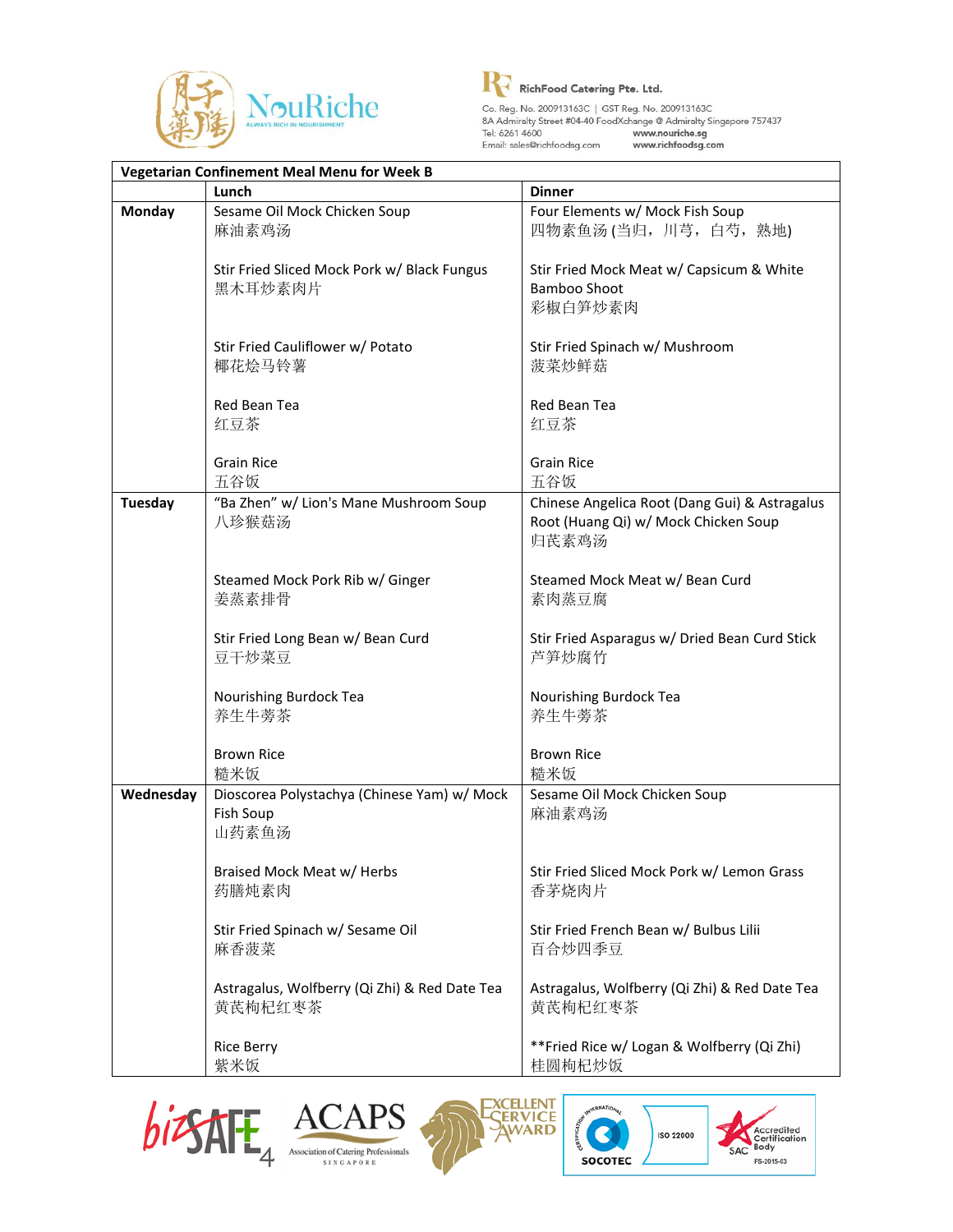



| Thursday | Polygonum (He Shou Wu) w/ Mock Chicken        | Assorted Mushroom w/ Mock Pork Rib Soup    |
|----------|-----------------------------------------------|--------------------------------------------|
|          | Soup                                          | 什锦菇排骨汤                                     |
|          | 首乌素鸡汤                                         |                                            |
|          |                                               |                                            |
|          | "Hong Zao" (Red Glutinous Rice) Mock Pork Rib | Eucommia Bark (Du Zhong) w/ Mock Pig's     |
|          | 红糟排骨                                          | Kidney<br>药膳杜仲素腰花                          |
|          |                                               |                                            |
|          | Stir Fried Chinese Spinach w/ King Oyster     | Stir Fried Snow Pea w/ Bulbus Lilii        |
|          | Mushroom                                      | 甜豆炒百合                                      |
|          | 苋菜炒鲍菇                                         |                                            |
|          |                                               |                                            |
|          | <b>Wellness Tea</b>                           | <b>Wellness Tea</b>                        |
|          | 保健茶                                           | 保健茶                                        |
|          |                                               |                                            |
|          | <b>Grain Rice</b>                             | <b>Grain Rice</b>                          |
|          | 五谷饭                                           | 五谷饭                                        |
| Friday   | Nourishing Mock Chicken Soup                  | Ten Herbal w/ Mock Fish Soup               |
|          | 补腰素鸡汤                                         | 十全大补素鱼汤                                    |
|          |                                               |                                            |
|          | Stir Fried Mock Pork Cutlet w/ Sesame Oil     | Stir Fried Sliced Mock Pork w/ Pumpkin     |
|          | 麻油素肉排                                         | 南瓜炒素肉片                                     |
|          | Stir Fried Lotus Root w/ Assorted Vegetable   | Stir Fried White Bamboo Shoot w/ Mushroom  |
|          | 莲藕什菜                                          | 香菇炒白笋                                      |
|          |                                               |                                            |
|          | Black Bean & Licorice Tea                     | Black Bean & Licorice Tea                  |
|          | 黑豆甘草茶                                         | 黑豆甘草茶                                      |
|          |                                               |                                            |
|          | **Nourishing Vegetarian Fried Mee Hoon        | <b>Red Rice</b>                            |
|          | 养生素炒米粉                                        | 红米饭                                        |
| Saturday | Sesame Oil Mock Pork Rib Soup                 | Black Bean & Red Date w/ Mock Chicken Soup |
|          | 麻油素排骨汤                                        | 黑豆红枣素鸡汤                                    |
|          |                                               |                                            |
|          | Stir Fried Mock Meat w/ King Oyster           | Stir Fried Shredded Mock Pork w/ Celery    |
|          | Mushroom<br>杏鲍菇炒素肉                            | 西芹炒素肉丝                                     |
|          |                                               |                                            |
|          | Braised Dried Bean Curd Stick & Bean Curd     | Braised Potato w/ Bean Curd                |
|          | 腐竹烧豆卜                                         | 马铃薯烧豆腐                                     |
|          |                                               |                                            |
|          | Red Date Tea                                  | Red Date Tea                               |
|          | 红枣茶                                           | 红枣茶                                        |
|          |                                               |                                            |
|          | <b>Brown Rice</b>                             | <b>Brown Rice</b>                          |
|          | 糙米饭                                           | 糙米饭                                        |
|          |                                               |                                            |









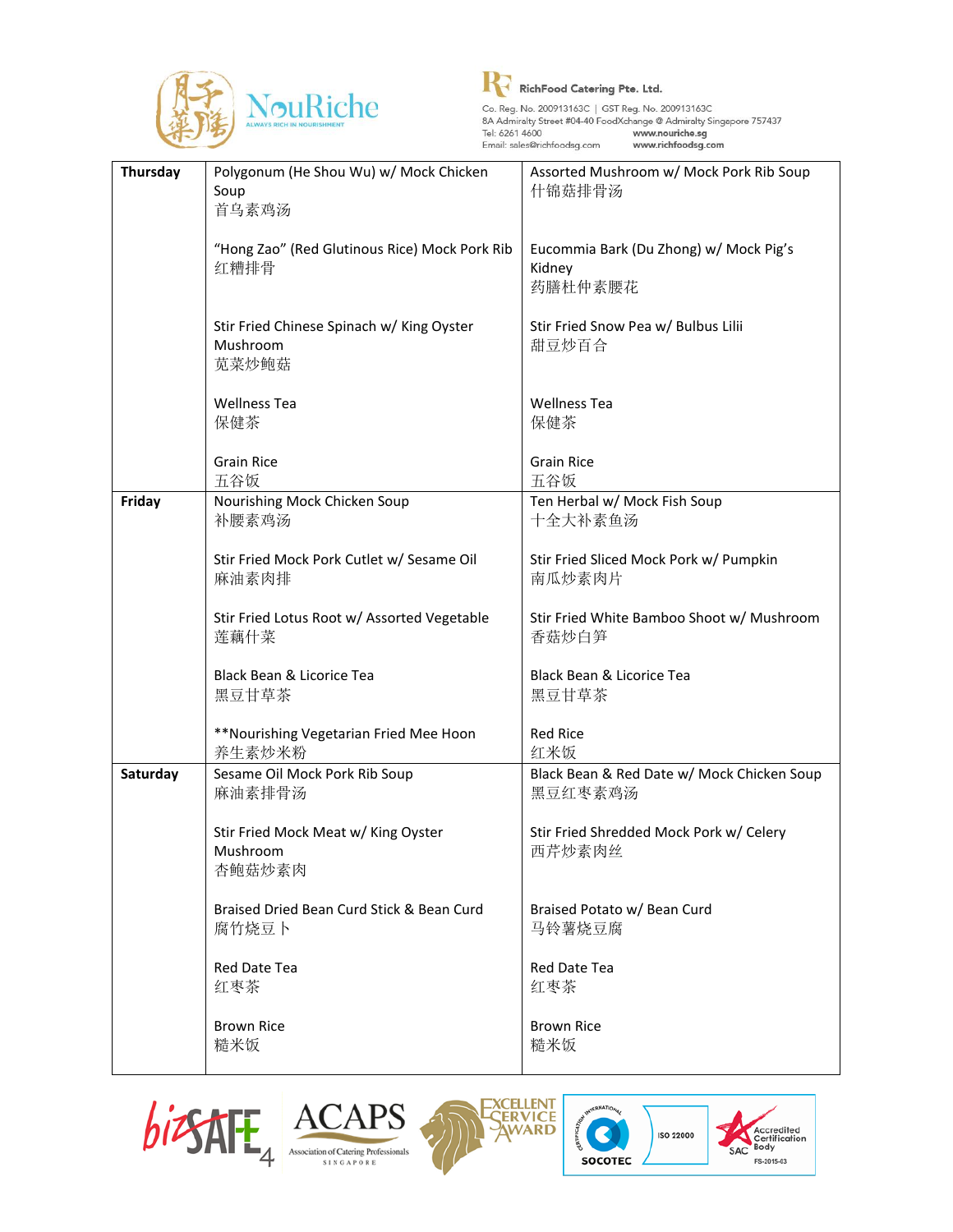



| Sunday | "Liu Wei" w/ Mock Fish Soup<br>六味素鱼汤            | Nourishing Cordyceps (Chong Cao) Soup<br>虫草滋补汤             |
|--------|-------------------------------------------------|------------------------------------------------------------|
|        | Mock Pork Rib w/ Black Vinegar<br>黑醋素排骨         | Stir Fried Mock Meat w/ Asparagus &<br>Mushroom<br>芦笋鲜菇炒素肉 |
|        | Stir Fried Kai Lan w/ Reishi Mushroom<br>芥兰炒灵芝菇 | "Three Cups" Bean Curd<br>三杯豆干                             |
|        | Qi Invigorating Tea<br>益气补补虚养身茶                 | Qi Invigorating Tea<br>益气补补虚养身茶                            |
|        | <b>Rice Berry</b><br>紫米饭                        | <b>Rice Berry</b><br>紫米饭                                   |

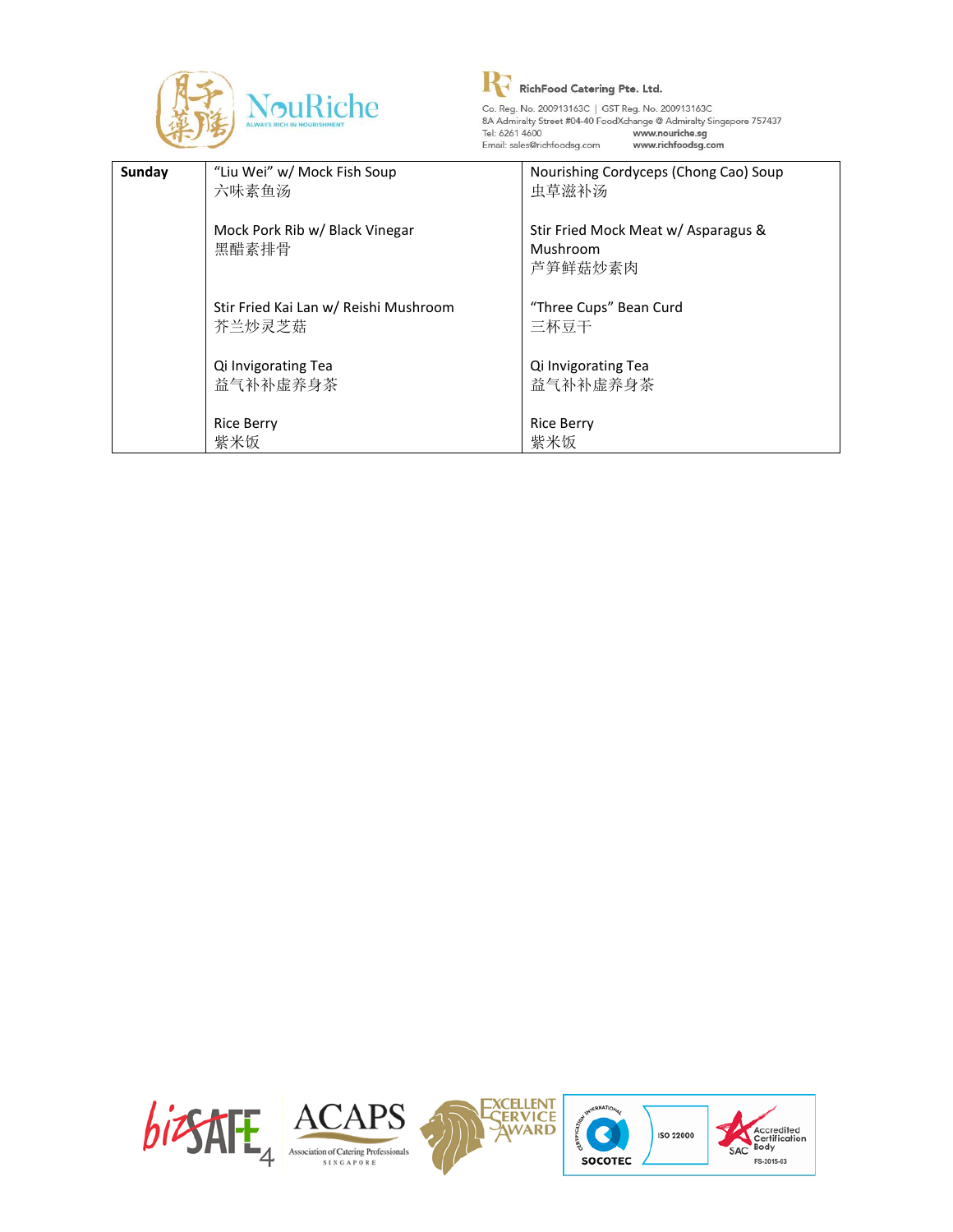



Co. Reg. No. 200913163C | GST Reg. No. 200913163C<br>
8A Admiralty Street #04-40 FoodXchange @ Admiralty Singapore 757437<br>
Tel: 6261 4600 **www.nouriche.sg**<br>
Email: sales@richfoodsg.com **www.richfoodsg.com** 

| Vegetarian Confinement Meal Menu for Week C |                                                                                                |                                                                              |
|---------------------------------------------|------------------------------------------------------------------------------------------------|------------------------------------------------------------------------------|
|                                             | Lunch                                                                                          | <b>Dinner</b>                                                                |
| <b>Monday</b>                               | "Ba Zhen" w/ Mock Fish Soup<br>八珍素鱼汤                                                           | Four Elements w/ Mock Pork Rib Soup<br>四物素排骨汤 (当归, 川芎, 白芍, 熟地)               |
|                                             | Stir Fried Mock Pig's Kidney w/ Sesame Oil<br>麻油炒素腰花                                           | Stir Fried Mock Chicken w/ White & Black<br><b>Fungus</b><br>双耳炒素鸡           |
|                                             | Stir Fried Broccoli & Cauliflower w/ Mushroom<br>香菇炒双椰花                                        | Stir Fried Snow Pea w/ Bulbus Lilii & Lotus<br>Seed<br>百合莲子炒甜豆               |
|                                             | Red Bean Tea<br>红豆茶                                                                            | Red Bean Tea<br>红豆茶                                                          |
|                                             | <b>Grain Rice</b><br>五谷饭                                                                       | <b>Grain Rice</b><br>五谷饭                                                     |
| <b>Tuesday</b>                              | Ten Herbal w/ Mock Chicken Soup<br>十全大补素鸡汤                                                     | Chinese Angelica Root (Dang Gui) w/ Mock<br><b>Mutton Soup</b><br>当归素羊肉汤     |
|                                             | <b>Braised Mock Meat Ball</b><br>红烧素狮子头                                                        | "Hong Zao" (Red Glutinous Rice) Sliced Mock<br>Pork<br>红糟素肉片                 |
|                                             | Stir Fried French Bean & Pumpkin<br>黄金四季豆                                                      | <b>Stir Fried Assorted Mushroom</b><br>炒什锦菇                                  |
|                                             | Nourishing Burdock Tea<br>养生牛蒡茶                                                                | Nourishing Burdock Tea<br>养生牛蒡茶                                              |
|                                             | <b>Brown Rice</b><br>糙米饭                                                                       | <b>Brown Rice</b><br>糙米饭                                                     |
| Wednesday                                   | Chinese Angelica Root (Dang Gui) & Burdock<br>Root (Niu Bang) w/ Mock Pork Rib Soup<br>当归牛蒡素排骨 | Sesame Oil Mock Chicken Soup<br>麻油素鸡汤                                        |
|                                             | <b>Stir Fried Sliced Mock Pork</b><br>什锦炒素肉片                                                   | Braised Mock Pork Cutlet w/ Dioscorea<br>Polystachya (Chinese Yam)<br>山药烧素肉排 |
|                                             | Steamed Pumpkin w/ Wolfberry (Qi Zhi)<br>枸杞蒸南瓜                                                 | Stir Fried Bean Curd w/ Capsicum<br>彩椒炒豆腐                                    |
|                                             | Astragalus, Wolfberry (Qi Zhi) & Red Date Tea<br>黄芪枸杞红枣茶                                       | Astragalus, Wolfberry (Qi Zhi) & Red Date Tea<br>黄芪枸杞红枣茶                     |







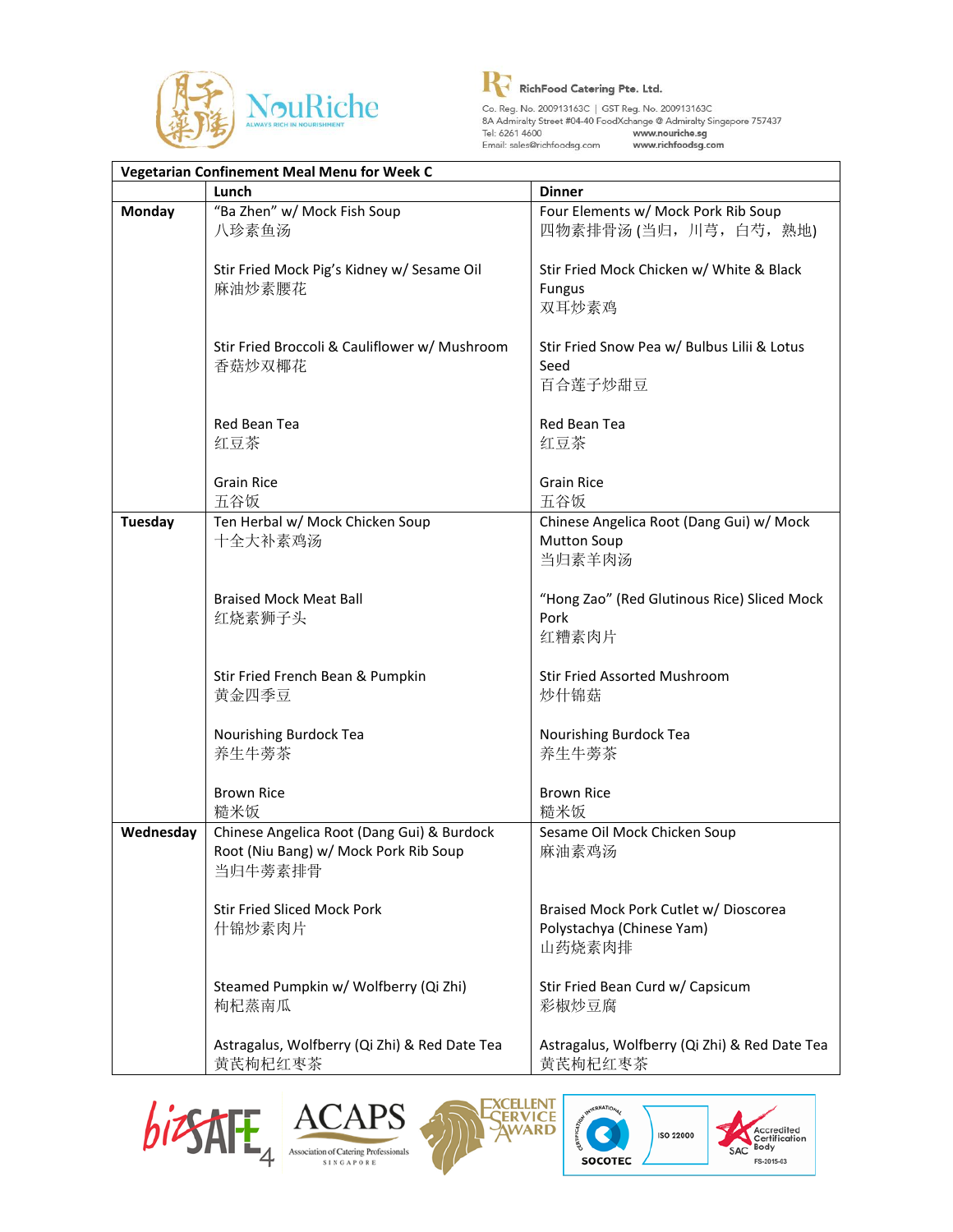



Co. Reg. No. 200913163C | GST Reg. No. 200913163C<br>
8A Admiralty Street #04-40 FoodXchange @ Admiralty Singapore 757437<br>
Tel: 6261 4600 www.nouriche.sg<br>
Email: sales@richfoodsg.com www.richfoodsg.com

|          | <b>Rice Berry</b><br>紫米饭                      | **Fried Rice w/ Assorted Vegetable<br>什锦炒饭   |
|----------|-----------------------------------------------|----------------------------------------------|
| Thursday | Nourishing Mock Fish Soup                     | Four Elements w/ Mock Chicken Soup           |
|          | 补腰素鱼汤                                         | 四物素鸡汤(当归, 川芎, 白芍, 熟地)                        |
|          |                                               |                                              |
|          | Stir Fried Shredded Mock Meat w/ Burdock Root | Stir Fried Sliced Mock Pork w/ Sesame Oil    |
|          | (Niu Bang)                                    | 麻油炒素肉片                                       |
|          | 牛蒡炒素肉丝                                        |                                              |
|          | Stir Fried Asparagus w/ Bulbus Lilii & Gingko | Stir Fried Broccoli w/ Dried Bean Curd Stick |
|          | 芦笋炒百合白果                                       | 西兰花炒腐竹                                       |
|          |                                               |                                              |
|          | <b>Wellness Tea</b>                           | <b>Wellness Tea</b>                          |
|          | 保健茶                                           | 保健茶                                          |
|          | <b>Grain Rice</b>                             | <b>Grain Rice</b>                            |
|          | 五谷饭                                           | 五谷饭                                          |
| Friday   | Nourishing Cordyceps (Chong Cao) w/ Mock      | "Si Shen" w/ Mock Chicken Soup               |
|          | Pork Rib Soup                                 | 四神素鸡汤                                        |
|          | 虫草滋补素排骨汤                                      |                                              |
|          |                                               |                                              |
|          | Stir Fried Mock Meat w/ Lemon Grass & Ginger  | Braised Mock Pork Rib w/ Chestnut            |
|          | 香茅姜炒素肉                                        | 栗子烧素排骨                                       |
|          | Braised Mushroom & Bean Curd w/ Sesame Oil    | Stir Fried Kai Lan w/ Reishi Mushroom        |
|          | 麻油烩鲜菇豆卜                                       | 芥兰炒灵芝菇                                       |
|          |                                               |                                              |
|          | Black Bean & Licorice Tea                     | Black Bean & Licorice Tea                    |
|          | 黑豆甘草茶                                         | 黑豆甘草茶                                        |
|          |                                               |                                              |
|          | **Fried Mee Hoon w/ Pumpkin<br>南瓜米粉           | <b>Red Rice</b><br>红米饭                       |
| Saturday | "Liu Wei" w/ Mock Chicken Soup                | Solomonseal Rhizome (Yu Zhu) w/ Mock Pork    |
|          | 六味素鸡汤                                         | Rib Soup                                     |
|          |                                               | 玉竹养生素排骨汤                                     |
|          |                                               |                                              |
|          | Steamed Mock Fish w/ Chinese Angelica Root    | "Three Cups" Mock Meat w/ King Oyster        |
|          | (Dang Gui)                                    | Mushroom                                     |
|          | 当归蒸素鱼                                         | 三杯素肉鲍菇                                       |
|          | Stir Fried Snow Pea w/ Bean Curd              | Stir Fried Spinach w/ Mushroom               |
|          | 麻香甜豆炒豆干                                       | 菠菜炒鲜菇                                        |
|          |                                               |                                              |
|          | Red Date Tea                                  | Red Date Tea                                 |
|          | 红枣茶                                           | 红枣茶                                          |
|          |                                               |                                              |







CERTIFICA-



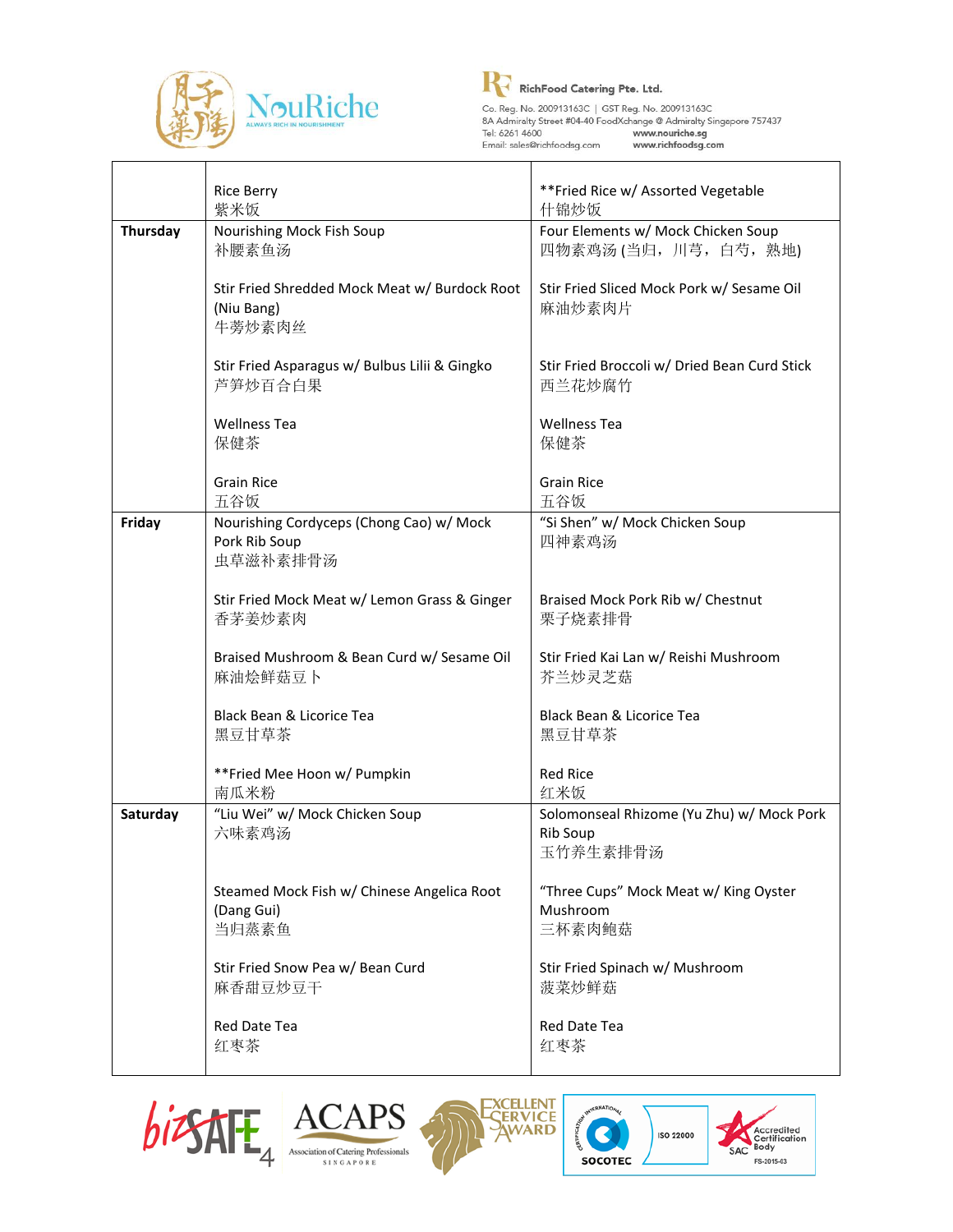



Co. Reg. No. 200913163C | GTT Reg. No. 200913163C<br>
8A Admiralty Street #04-40 FoodXchange @ Admiralty Singapore 757437<br>
Tel: 6261 4600 www.nouriche.sg<br>
Email: sales@richfoodsg.com www.richfoodsg.com

|        | <b>Brown Rice</b><br>糙米饭                           | <b>Brown Rice</b><br>糙米饭                          |
|--------|----------------------------------------------------|---------------------------------------------------|
| Sunday | Mushroom w/ Mock Chicken Soup<br>百菇素鸡汤             | Polygonum (He Shou Wu) w/ Mock Fish Soup<br>首乌素鱼汤 |
|        | Steamed Mock Pork Rib w/ Herbs<br>药膳蒸排骨            | Stir Fried Mock Meat w/ Chayote<br>佛手瓜炒素肉         |
|        | Stir Fried Broccoli w/ Wolfberry (Qi Zhi)<br>枸杞西兰花 | Stir Fried Asparagus w/ White Fungus<br>芦笋炒白木耳    |
|        | Qi Invigorating Tea<br>益气补补虚养身茶                    | Qi Invigorating Tea<br>益气补补虚养身茶                   |
|        | <b>Rice Berry</b><br>紫米饭                           | <b>Rice Berry</b><br>紫米饭                          |

*\* All meal comes with complimentary 1 x serving of Rice and 2 x serving of Tea.*

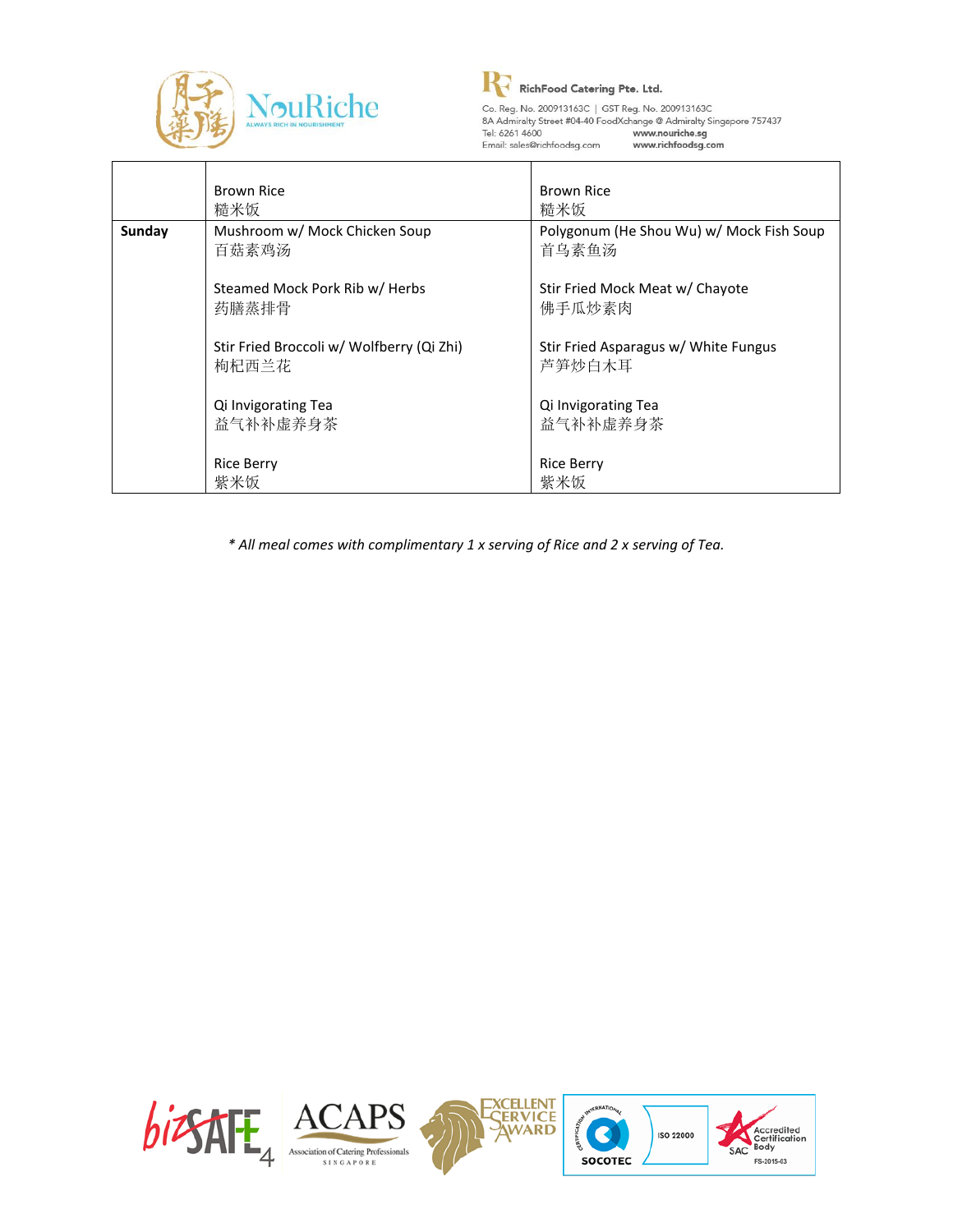



### **Week 1**(第一周)

The delivery of a baby is an exhausting experience for a woman, both mentally and physically. In the period directly after giving birth, postpartum women may suffer from postpartum cold and blood stasis in the low abdomen with an underlying condition of Qi and blood deficiency.

During the first week of the confinement period it is vital to:

- 1. Ensure that lochia is discharged smoothly
- 2. Revitalize blood circulation and movement of Qi within the body
- 3. Restoring the expanded uterus to its original state
- 4. Expel harmful toxins

### **Sheng Hua Soup** (生化汤)

Sheng Hua Soup  $($ 生化汤) is a traditional Chinese herbal formula widely consumed by Asian women right after delivery. This traditional Chinese herbal formula; which is prepared in the form of soup, aids in the expulsion of toxins, the discharge of lochia and the revitalization of Qi and blood.

Due to the taxation of giving birth, the body will be deficient in both Qi and blood. And it is these deficiencies that allow wind to invade the body causing postpartum cold and blood stasis.

Sheng Hua Soup  $(\pm \& \%)$  can be translated as "Generating and Transforming Decoction", it can also be defined as "Transforming" the old and "Generating" the new. "Transforming" represents the purification process (whereby toxins are expelled) and the restoration of the uterus to its original state. "Generating" represents the nourishment of the body to replenish nutrients, blood and Qi.

Sheng Hua Soup  $($ 生化汤) is also able to treat conditions such as the retention of placental fragments within the uterus, lochioschesis, painful postpartum uterine contractions and chronic endometritis.

During the first week of the confinement period, it is vital the women who have just given birth pay close attention to the purification of the toxins and the replenishment of nutrients for the body.

Sheng Hua Soup  $($ 生化汤) plays a key part in helping postpartum women start their path to restoring their bodies to a healthy and sound state.

#### **Sheng Hua Soup** 生化汤

Consists of: Szehuan Lovage Root (Chuan Xiong) 川芎, Semen Persicae (Tao Ren) 桃仁, Sliced Chinese Angelica (Dang Gui) 当归片, Roasted Licorice Root (Zhi Gan Cao) 炙甘草, Chinese Motherwort (Yi Mu Cao) 益母草, Blast-fried Ginger (Pao Jiang) 炮黑姜, Carthamus Tinctorius (Hong Hua) 红花,